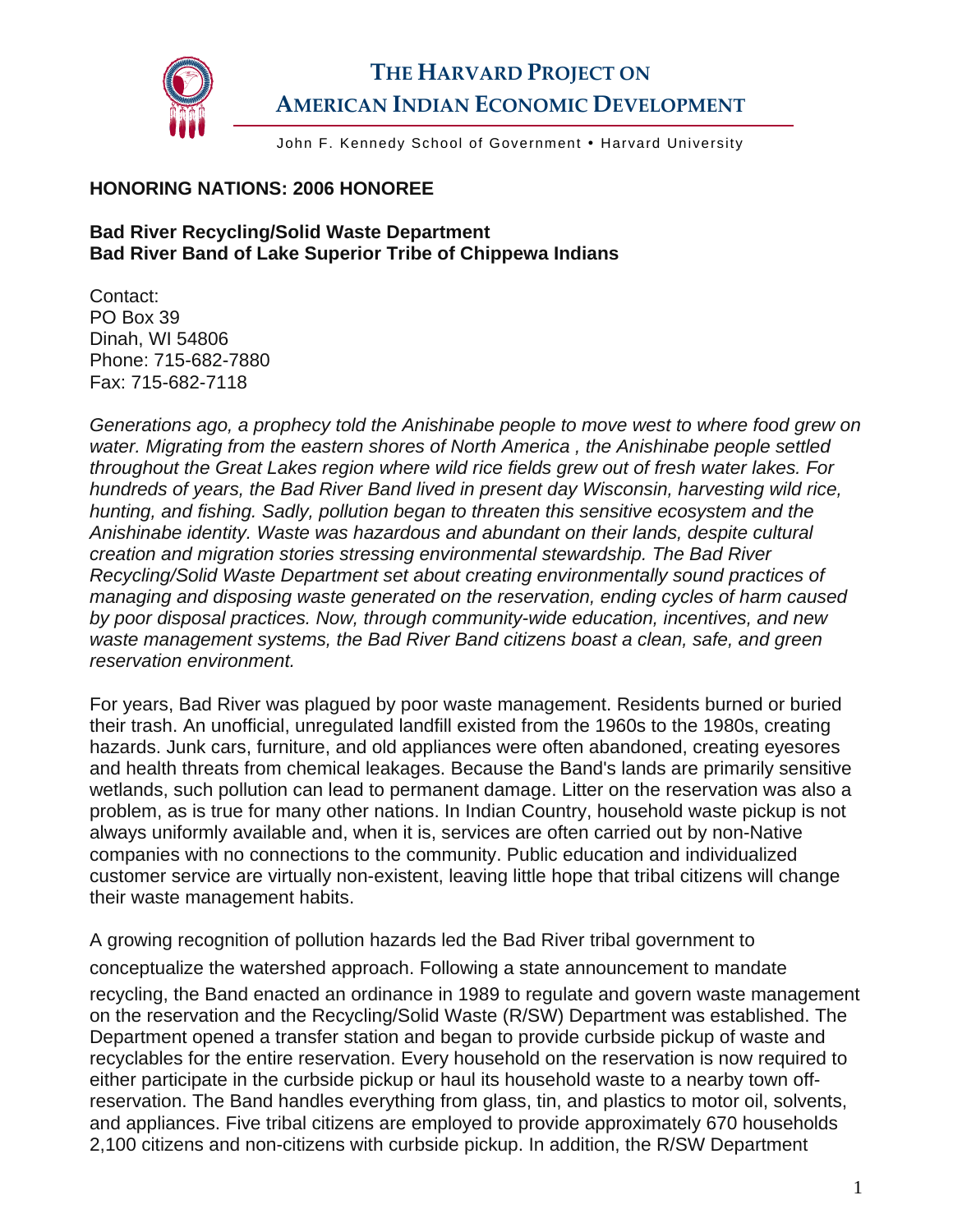provides solid waste management services to tribal programs and enterprises located on the reservation, and for special events and public areas, such as the powwow grounds, beaches, and boat launches. Through tribal ordinances, culturally based education methods, and excellent customer service, the Bad River Band is strengthening the nation's commitment to protecting the environment and maintaining a pristine reservation.

An important aspect of the R/SW Department is the Band's environmental policy and tribal ordinance. Environmental consciousness is part of the Bad River culture. Ninety percent of the tribal lands are kept in their natural state and the Band works hard to ensure this continues. To reinforce its culture of land stewardship, the Band has enacted an environmental policy that states, "Looking forward seven generations, the Tribe is committed to ensuring a clean and healthy environment within the reservation ..." The recycling/solid waste ordinance provides them necessary legal infrastructure to enforce procedures. Supporting and strengthening tribal sovereignty, tribal game wardens work closely with the Department to issue citations for noncompliance or illegal dumping. All cases are handled by the tribal court system. These two elements help the Department uphold its mission to minimize the environmental impact of waste generated by residents and to maintain a clean and safe reservation.

From the outset, education has played a major role in the R/SW Department, with a focus on keeping families healthy and protecting resources for future generations. Pamphlets and fliers are published and distributed regularly. Customized education is provided to raise community awareness on proper disposal, particularly regarding hazardous and medical waste. For example, diabetes is a common health problem on the reservation, and the resulting used hypodermic needles are hazards. The Department educates residents on the importance of proper disposal methods for items such as insulin needles, teaching them to collect used needles in sealable plastic containers. The Department also hires tribal youth during the summer for on the-job training and makes regular presentations to youth groups, further reinforcing the environmental culture of the Bad River people. The youth bolster recycling and waste management procedures at home and support the community's commitment to becoming cleaner and safer.

Another contributing factor to the Band's high recycling rate and a clean reservation is the Department's first rate customer service. The staff takes pride in their mission and demonstrates dedication by picking up waste at the door if a resident is elderly or infirm. Other noteworthy programs have been created, such as an initiative to deal with abandoned cars which removed 162 junk cars from the reservation. In 2005, a burn barrel buy-back program was started and approximately 40 barrels were turned in and 40 households pledged to no longer burn waste. Recognizing that citizens were reluctant to give up their barrels, staff inquired and learned that people were burning their waste, and particularly their mail, to prevent identity theft and maintain privacy. When the Department repeated the program in 2006, they provided an industrial shredder at the transfer station for community use. The Band has reduced the number of burn barrels on the reservation by another 20%, and citizens that have burning permits have barrel screens and comply with burning ordinances. Today, the Band bears witness to a significant response by its community. Bad River has achieved an average solid waste recycling rate of about 30% one of the highest recycling rates in the region. Over the past eight years, R/SW has exceeded its recycling goal of 82 lbs per capita. In 2006, they reached the rate of 87 lbs per capita, plus over 100 lbs per capita in extras such as appliances. The illegal open dump on the reservation has not only been cleaned up, but also is no longer used. The appearance of the entire reservation has greatly improved. Yards are free of junk cars and old appliances. Roadways and public areas are free of litter. Illegal dumping in the woods and ravines is almost completely eliminated.